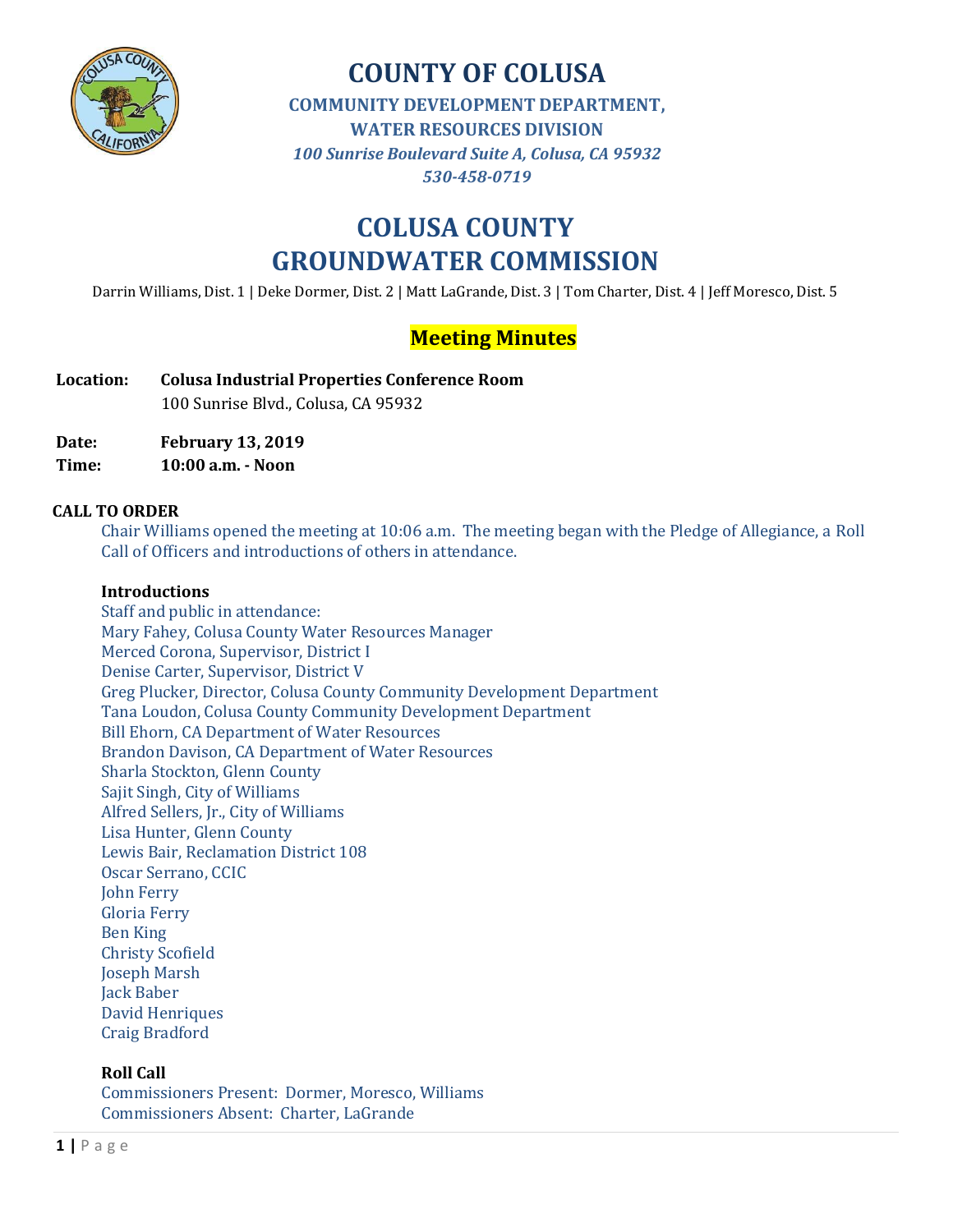

# **COUNTY OF COLUSA**

**COMMUNITY DEVELOPMENT DEPARTMENT,** 

**WATER RESOURCES DIVISION**

*100 Sunrise Boulevard Suite A, Colusa, CA 95932*

#### *530-458-0719*

#### **Approval of Minutes from the November 28, 2018 Meeting**

**Motion:** Commissioner Moresco moved to approve the November 28, 2018 Meeting minutes. Commissioner Dormer seconded. The motion passed 3-0 (2 absent).

#### **Acceptance of Agenda**

**Motion:** Commissioner Moresco moved to accept the agenda. Commissioner Dormer seconded. The motion passed 3-0 (2 absent).

#### **Period of Public Comment**

Chair Williams opened the Period of Public Comment.

Mr. Ben King introduced himself and gave a brief overview of his family history and connection to Colusa County. He stated that he has the following concerns:

- Fairness and basic understanding of the hydrology
- Mismanagement of the hydrology around the TC Canal
- The cities and their future
- Protecting the legacy water rights in Colusa County

#### **ELECTION OF OFFICERS**

Ms. Fahey calls for nominations for Chair. **Motion:** Commissioner Moresco nominates Commissioner Williams as Chair. Commissioner Dormer seconded. The motion passed 3-0 (2 absent).

Ms. Fahey calls for nominations for Vice Chair.

**Motion:** Commissioner Williams nominates Commissioner Moresco as Vice Chair. Commissioner Dormer seconded. The motion passed 3-0 (2 absent).

#### **PUBLIC FORUM**

#### **Bay Delta Water Quality Control Plan Updates and Sacramento River Basin Voluntary Agreements;**  *Lewis Bair: Reclamation District 108*

Mr. Bair explained that one of the State Water Resources Control Board's (SWRCB) tasks is to develop the Bay Delta Water Quality Control Plan. The last update to the Plan was completed in 2006. The SWRCB is currently updating the Water Quality Control Plan in a phased approach. Phase 1 addresses the San Joaquin River and its tributaries. Phase 2 addresses the Sacramento River and tributaries and includes the Delta. Phase 1is about a year ahead of Phase 2. An environmental document has been developed for Phase 1. In the Sacramento Valley they have only developed a framework. The SWRCB's approach has been to send water through the system to benefit fish. This may work if a levee system did not exist, but with the levees in place, that water just flushes out of the system without benefit to the fisheries.

The Phase 1 proposal on the San Joaquin River was to have a range of between 30-50% unimpaired flow. For the Sacramento Valley, the Framework document calls for between 45-55% unimpaired flow. They expect the SWRCB Staff recommendation for the Sacramento River to be 55% of unimpaired flow which is estimated to take one to two million acre feet of surface water out of the Sacramento Valley.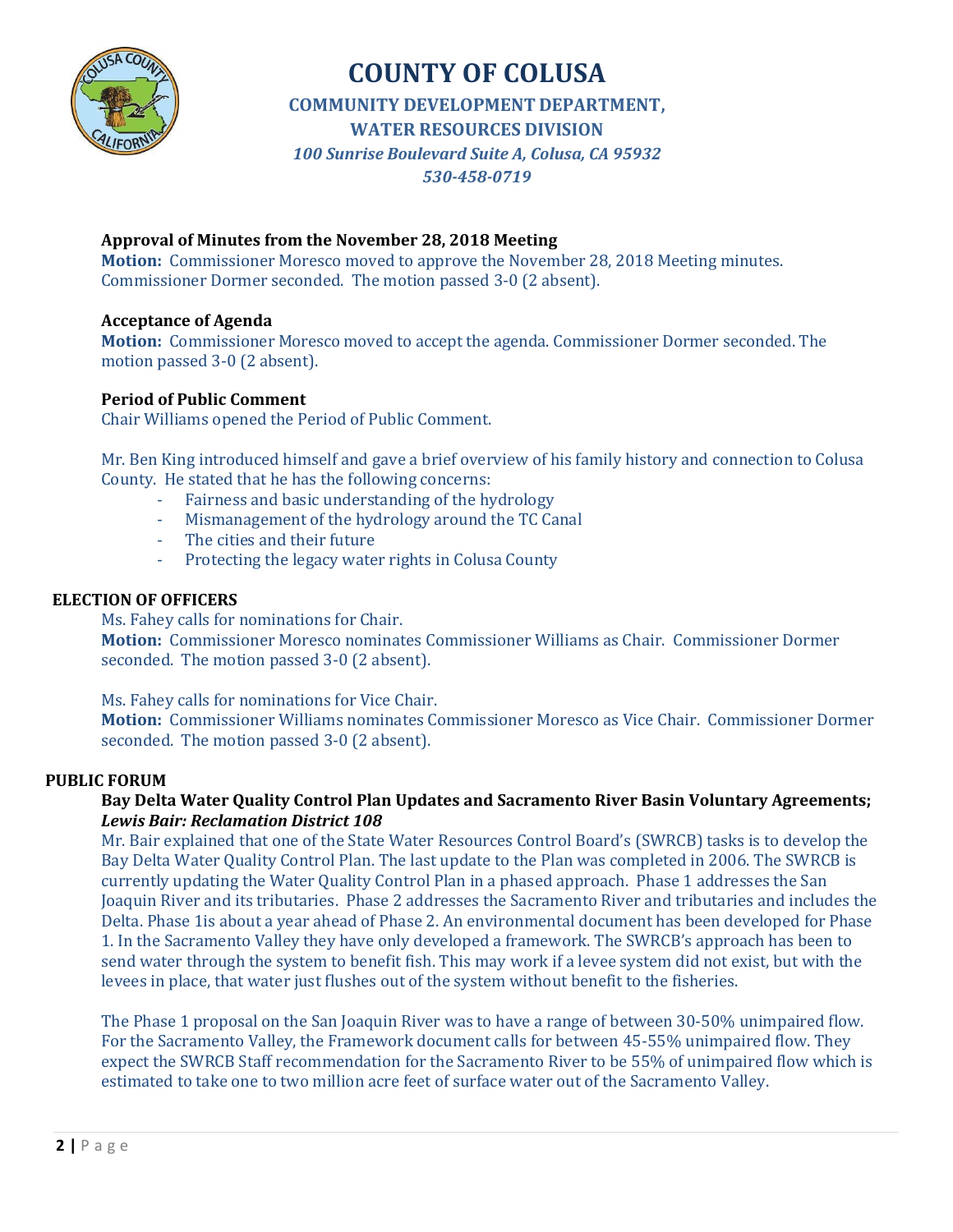

Local water resources managers have been working on a Salmon recovery program for about 5 years. They are finding that running water down the system is not helping fish. Mr. Bair described how the natural system of sloughs and water spreading out on the landscape creates fish food. Phytoplankton grow and all of this fish food produces very strong, healthy fish. With the current system, we are producing small fish that have a hard time surviving. The water managers believe that reengaging the flood plains is the right approach. About two years ago, they began discussing these approaches with the California Department of Fish and Wildlife (CDFW) and the California Department of Water Resources (DWR) as an alternative to simply flushing water through the system. The unimpaired flow approach is not very effective for enhancing fish populations and a lot of water is lost out of the system.

Mr. Bair went on to describe the plans that are under discussion, called the Voluntary Agreements. Sacramento Valley water users would pay for the program at a cost of approximately \$800 million. Half of the funding would be for acquiring new water for the environment and half would be for floodplain river projects and the science that goes with it. A governing structure would be set up for a 15 year program, including water users, State and Federal agencies and NGOs. They feel this is a positive path forward if we all work together.

The next step is to submit a project description to the State Water Resources Control Board by March 1, 2019. The State would then create an environmental document which would take about 6 months. Staff could make a decision possibly by the end of the year. If the Voluntary Agreements are approved, projects would start immediately.

The plan includes land fallowing that would provide about 100,000 acre feet of water to the environment. Participating landowners would sell that water and be compensated. This is the most controversial aspect of the Agreements. The Feather River water agencies are working on a similar program that would take approximately 50,000 acre feet.

If the SWRCB adopts their current unimpaired flow plan, they would go into Phase 3, which would involve changing water rights. This would take a significant amount of time and include legal challenges. It could take decades. If the Voluntary Agreements are accepted, projects would start immediately.

Mr. Bair stated that when he looks at the entire water landscape, this is the most significant topic, and it is extremely relevant to groundwater management and the SGMA implementation efforts taking place throughout the region.

**Question:** What incentive would the State have to not go with staff's recommendation? **Answer:** Mr. Bair replied that the science points to the floodplain reoperation. Also, cooperation from locals is probably their biggest asset. Also time – if the VA's are approved, projects will start immediately.

#### **Question:** Why didn't they do this in the San Joaquin?

**Answer:** Mr. Bair replied that they tried. The Tuolomne was successful with an agreement. The Stanislaus went a different direction. Bottom line is that they have a different hydrology there. They are already looking at significant land fallowing under SGMA. They weighed the immediate pain of signing an agreement and losing water against challenging the State Board approach in the courts.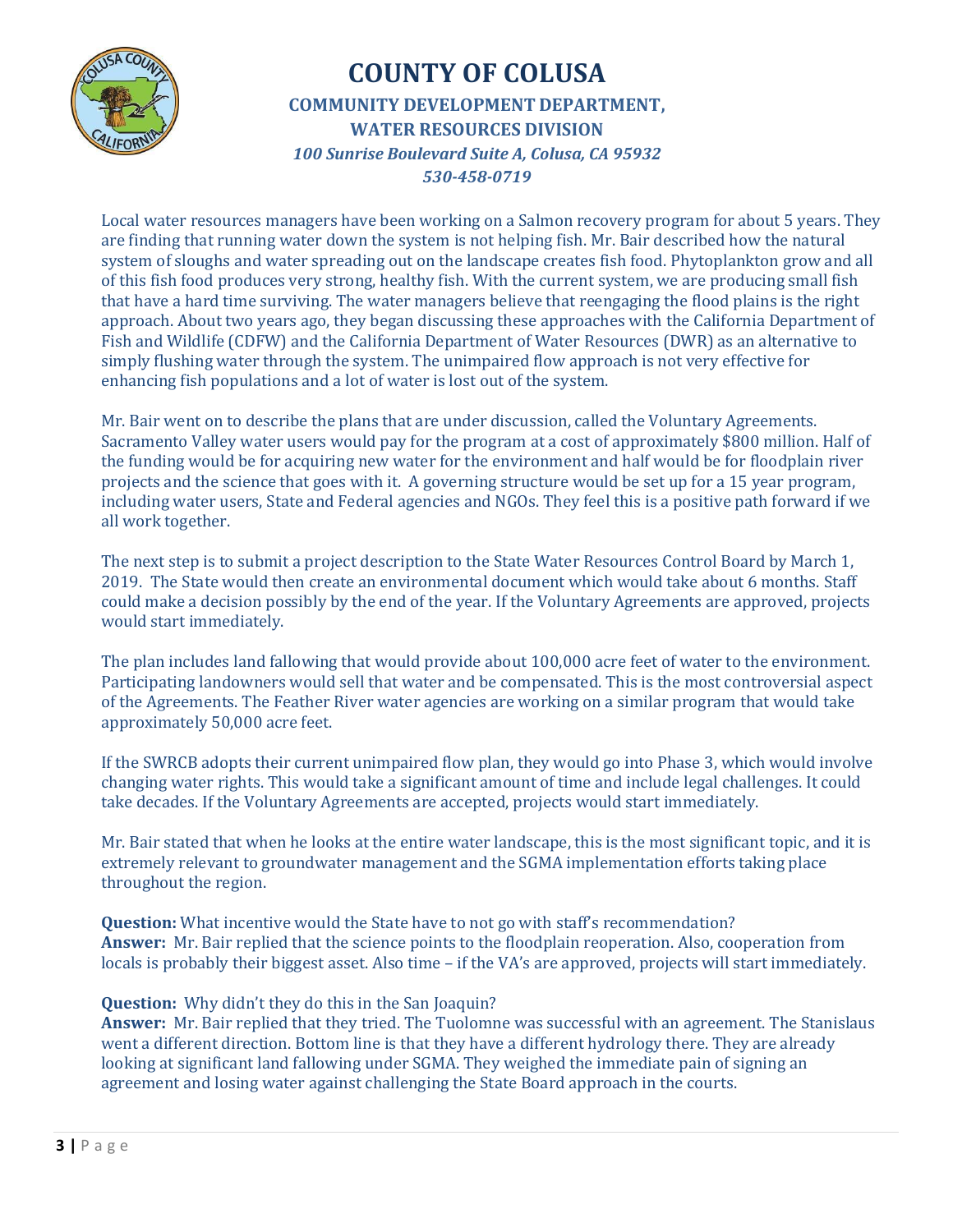

Commissioner Williams stated there are serious discussions regarding fish predation. He has read a report that states that the amount of predation is significant enough to consume 100% of juvenile salmon in the Sacramento River.

Mr. Bair stated that DWR says that addressing predation is part of the plan. He looks at it differently – there will always be predation, but it's about balance. Currently, the system is set up for the predators. Engaging the floodplains will create a system that has more balance.

Mr. King stated he doesn't think anyone is representing groundwater interests in the Voluntary Agreements. He thinks the SWRCB can be an advocate for groundwater users. He added that he doesn't think you can have a Voluntary Settlement without addressing water transfers.

Mr. Bair stated that it is frustrating that during Phase 1 the State Board was dismissive of groundwater. He encouraged Mr. King to find a different partner other than the SWRCB. We are going to have to solve our own problems. There are better solutions. The biggest issue for us on groundwater is to be sure we have plenty of surface water.

**Question:** Did you say it will take 15 years for the test phase?

**Answer:** Mr. Bair replied that the Agreement is for 15 years. The data is slow. The first time we see a returning fish is year 6. That is the point, let's start now.

Mr. Ehorn and Ms. Carter both expressed that groundwater issues will be managed by the Colusa Groundwater Authority.

Mr. King stated that he doesn't feel the Groundwater Authority is looking out for everyone's interest. Mr. Bair said that it is a water balance – groundwater and surface water.

#### **Results of the 2017 GPS Survey of the Sacramento Valley Land Subsidence Network;** *Bill Ehorn, California Department of Water Resources, Northern Region Office*

Mr. Bill Ehorn introduced himself as an Engineering Geologist with the California Department of Water Resources. He then provided a PowerPoint presentation about the 2017 Sacramento Valley Land Subsidence survey results. The presentation included:

- **Background** 
	- o 300 survey monuments over 11 counties
- **Key Findings** 
	- o One survey point in the Arbuckle area in Colusa County experienced the most subsidence
	- o Yolo County exhibited the largest spatial extent of subsidence
	- o Glenn County had three monuments showing subsidence
	- o Sutter County had five monuments showing subsidence
	- o The remainder of the Sacramento Valley did not show any subsidence
- Groundwater conditions related to subsidence
	- o Severe drought in 2012-2016
	- o 2004-2015 Groundwater elevation change
	- Groundwater conditions since 2015
		- o 2015-2018 Groundwater elevation change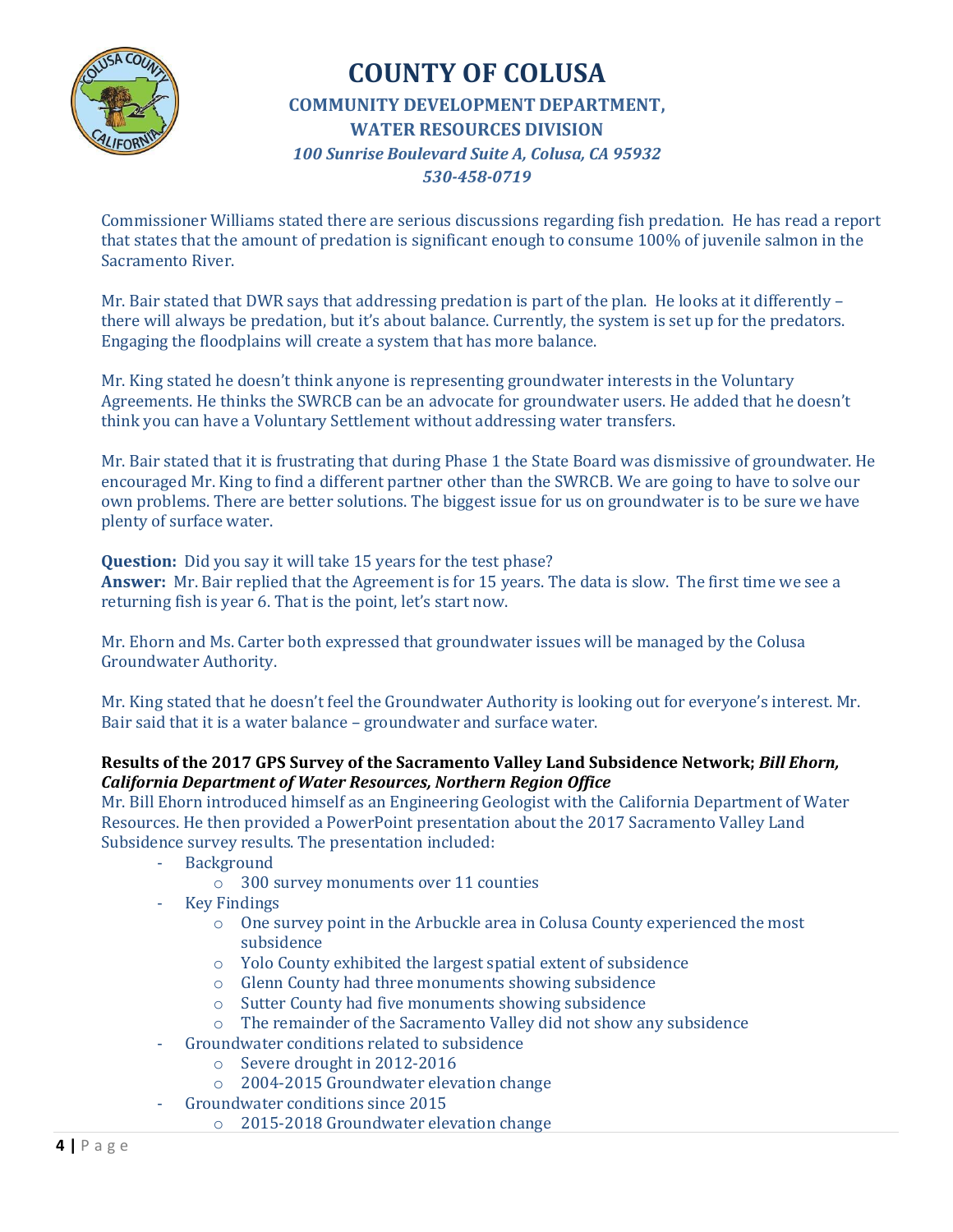

**Question:** What about the measurements on the west side of Colusa County from 2016? **Answer:** Mr. Ehorn replied that they were new so it was not full data but there was no change from 2016 to 2017.

**Question:** How are small residential wells affected under the Sustainable Groundwater Management Act (SGMA)?

**Answer:** Mr. Ehorn replied that domestic wells generally pump less than 2-acre feet per year. Under SGMA these are considered de minimis users, and if SGMA does what it is supposed to do, they should be protected.

#### *Commissioner LaGrande arrives.*

#### **Colusa Groundwater Authority Update and Fee Assessment Information;** *Commissioner Moresco, Commissioner Williams, and Denise Carter, CGA Chair*

Ms. Carter explains what the Sustainable Groundwater Management Act (SGMA) is and what is required by the Colusa Groundwater Authority (CGA) by SGMA legislation. She states the CGA is made up of a diverse group of interests to represent the whole County. The CGA is currently funded by the agencies on the Board. These agencies agreed to fund the CGA for two years. We are coming to the end of that two year period. We are now starting a Proposition 218 process for long term funding for the CGA. This will be a land assessment and not a user fee at this time; however SGMA legislation does give the authority to charge a user fee. The land assessment will be approximately \$1.31 per acre. A 45-day notice will be sent out at the end of March and a Public Hearing is planned to be held at the end of May.

Clarification regarding who is subject to the fee was requested.

Ms. Carter stated that this will only affect properties on the valley floor, within the basin.

Ms. Fahey added that she can help people whose property may be questionable if they are subject to the fee or not.

Ms. Carter stated that the proposed fee will fund just the basic operations of the CGA.

**Question:** When will the fee be collected? **Answer:** If it passes it would show up on property owners' 2019 December property tax bill and then annually.

Mr. King asked the following questions:

What level of stakeholder engagement was done? Who pays for recharge projects? Are notices going out in Spanish?

Mr. Evans stated that SGMA excluded groundwater pumpers from being Groundwater Sustainability Agencies, but, in a creative way, the Colusa Groundwater Authority has included two private pumpers on the Board.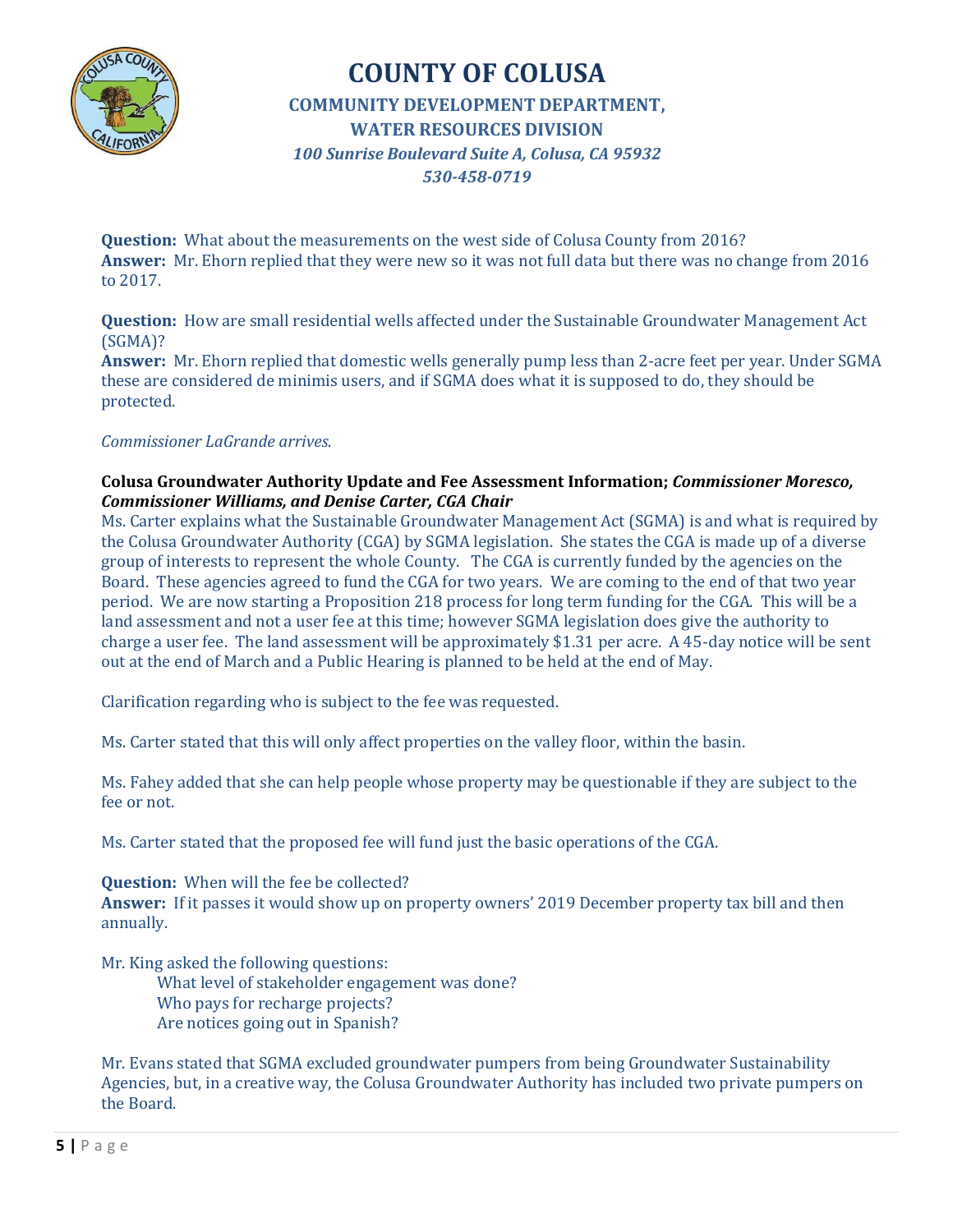

It was clarified that the Proposition 218 assessment has not been passed yet. It will be a protest hearing. Further discussion ensued regarding the fee.

Commissioner Williams stated the estimated \$1.31 per acre is to fund just the basic functions of the CGA. There will be other fees later. The public outreach has been ongoing but it is difficult to get the public engaged. We have been holding meetings since 2016. He added that he has personally called landowner friends and people still don't show up until it affects their pocketbook. Now we have people showing up to meetings. He stressed the importance of staying involved.

#### **DISSCUSSION/ACTION ITEMS**

**Review and Consider Draft Groundwater Commission Update to be presented to the Colusa County Board of Supervisors**

**Consider Approval of Annual Groundwater Commission Update for the Colusa County Board of Supervisors**

Ms. Fahey briefly reviews the draft presentation proposed to be presented to the Board of Supervisors.

**Motion:** Commissioner Dormer moved to approve the Annual Groundwater Commission Update for the Colusa County Board of Supervisors. Commissioner Moresco seconded. The motion passed 4-0 (1 absent).

**Consider Approval of Resolution 2019-01: A Resolution of the Colusa County Groundwater Commission Recognizing the Critical Role of Surface Water Supplies as they Relate to Sustainable Groundwater Management and the Importance of Developing Additional Surface Water Storage**

Commissioner Williams briefly explains the background and discussions at previous Groundwater Commission Meetings that has led to this Resolution.

Mr. Evans suggested a change in the language on the second page under item 1 to read:

*The Colusa County Groundwater Commission fully supports legislation, regulation, and projects that support an increase to the available amount of surface water in California for the benefit of Agricultural, Municipal, Environmental, Recreational, and other stakeholders who are dependent upon a reliable water supply.*

**Motion:** Commissioner Moresco moved to approve Resolution 2019-01 with the suggested changes and direct staff to submit to the Board of Supervisors. Commissioner LaGrande seconded. The motion passed 4-0 (1 absent).

**Authorize Staff and/or a Commission representative to present the Annual Groundwater Commission Update, including Resolution 2019-01, to the Colusa County Board of Supervisors**

Commissioner Williams stated he would present the update and resolution to the Board of Supervisors.

**Motion:** Commissioner Moresco moved to authorize Commissioner Williams to present the Annual Groundwater Commission Update, including Resolution 2019-01, to the Board of Supervisors. Commissioner LaGrande seconded. The motion passed 4-0 (1 absent).